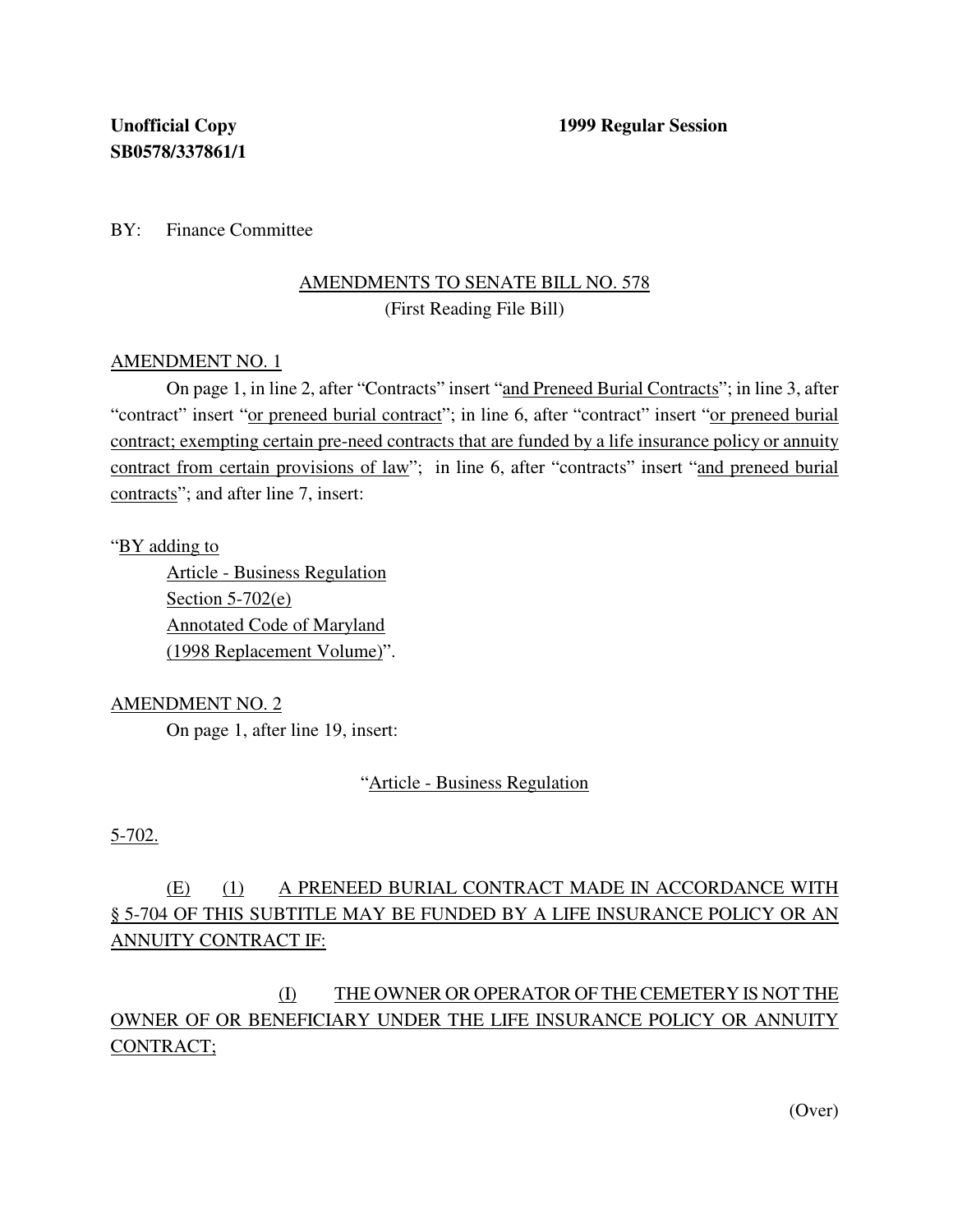(II) AN ASSIGNMENT OF BENEFITS TO THE OWNER OR OPERATOR OF THE CEMETERY MAY BE REVOKED AT ANY TIME BY THE OWNER OF THE LIFE INSURANCE POLICY OR ANNUITY CONTRACT;

(III) SUBJECT TO ITEM (IV) OF THIS PARAGRAPH, THE OWNER OR OPERATOR OF THE CEMETERY AGREES TO ACCEPT THE BENEFITS PAYABLE UNDER THE LIFE INSURANCE POLICY OR ANNUITY CONTRACT AS PAYMENT IN FULL FOR THE SERVICES AND MERCHANDISE AGREED ON IN THE PRENEED BURIAL CONTRACT; AND

(IV) ANY BENEFITS PAYABLE UNDER THE LIFE INSURANCE POLICY OR ANNUITY CONTRACT IN EXCESS OF THE AMOUNT NECESSARY TO PAY THE TOTAL PRICE, AS DETERMINED AT THE TIME OF DEATH OF THE INSURED, OF THE SERVICES AND MERCHANDISE AGREED ON IN THE PRENEED BURIAL CONTRACT ARE PAID TO THE BENEFICIARY UNDER THE LIFE INSURANCE POLICY OR ANNUITY CONTRACT.

(2) A PRENEED BURIAL CONTRACT THAT IS FUNDED BY A LIFE INSURANCE POLICY OR AN ANNUITY CONTRACT SHALL TERMINATE IF THE ASSIGNMENT OF BENEFITS TO THE OWNER OR OPERATOR OF A CEMETERY IS REVOKED BY THE OWNER OF THE LIFE INSURANCE POLICY OR ANNUITY CONTRACT.

(3) (I) THE OFFER, SALE, OR ASSIGNMENT OF A LIFE INSURANCE POLICY OR ANNUITY CONTRACT TO FUND A PRENEED BURIAL CONTRACT IS NOT SUBJECT TO THIS SUBTITLE.

(II) A PRENEED BURIAL CONTRACT FUNDED BY A LIFE INSURANCE POLICY OR AN ANNUITY CONTRACT IS NOT SUBJECT TO § 5-705, § 5-706, § 5-707, § 5-708, OR § 5-709 OF THIS SUBTITLE.".

## AMENDMENT NO. 3

On page 2, in line 1, strike "A" and substitute "THE"; in the same line, strike "UNDERTAKER" and substitute "SURVIVING SPOUSE"; in line 2, after "OF" insert "OR BENEFICIARY UNDER"; in the same line, strike "AND"; in the same line, after the second "THE" insert "LIFE INSURANCE"; and in the same line, after "OR" insert "ANNUITY".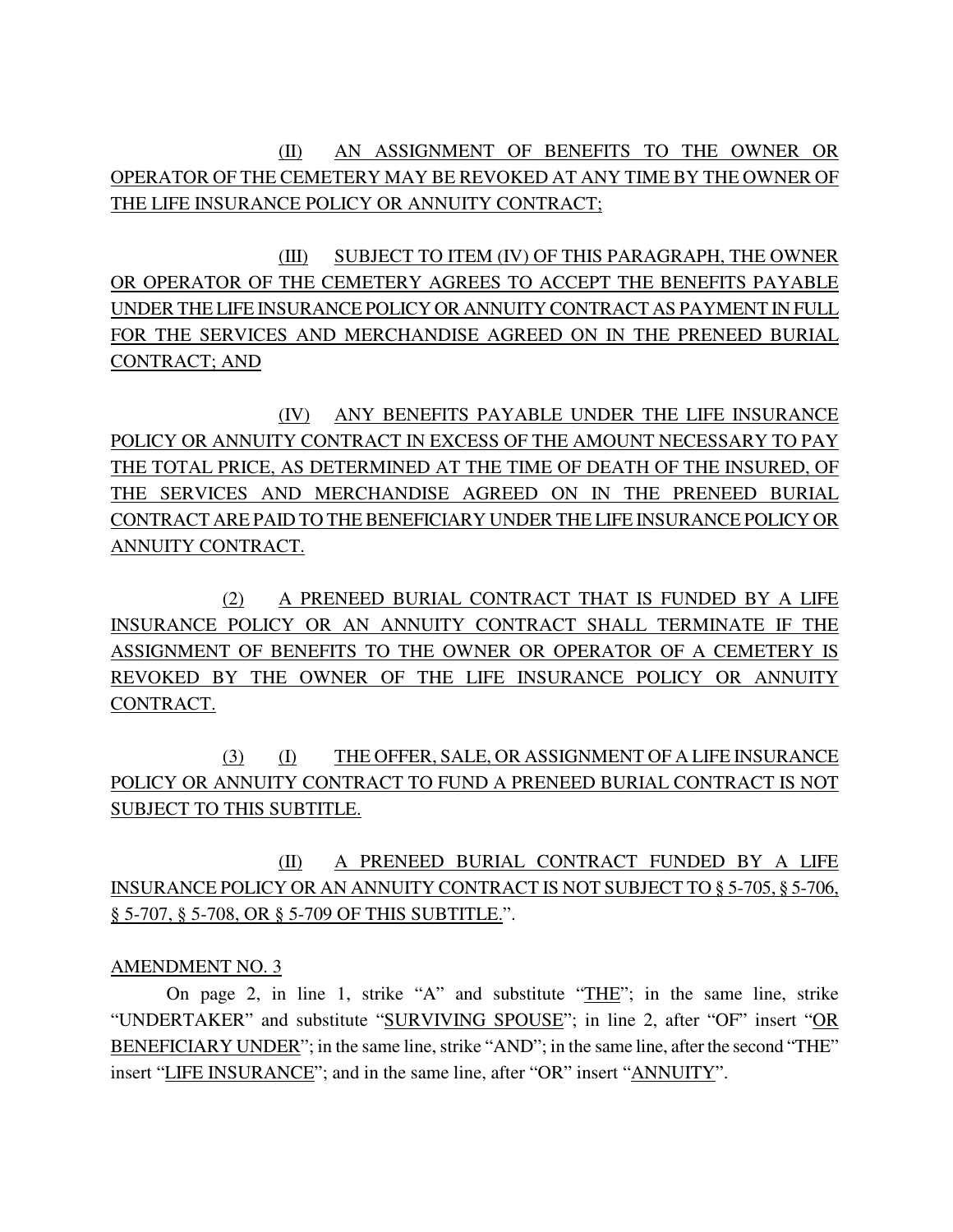**SB0578/337861/1 FIN Amendments to SB 578 Page 3 of 4**

AMENDMENT NO. 4

On page 2, strike in their entirety lines 3 through 6, inclusive, and substitute:

"2. AN ASSIGNMENT OF BENEFITS TO THE MORTICIAN, FUNERAL DIRECTOR, OR SURVIVING SPOUSE MAY BE REVOKED AT ANY TIME BY THE OWNER OF THE LIFE INSURANCE POLICY OR ANNUITY CONTRACT;

3. SUBJECT TO ITEM 4 OF THIS SUBPARAGRAPH, THE MORTICIAN, FUNERAL DIRECTOR, OR SURVIVING SPOUSE AGREES TO ACCEPT THE BENEFITS PAYABLE UNDER THE LIFE INSURANCE POLICY OR ANNUITY CONTRACT AS PAYMENT IN FULL FOR THE SERVICES AND MERCHANDISE AGREED ON IN THE PRE-NEED CONTRACT; AND

4. ANY BENEFITS PAYABLE UNDER THE LIFE INSURANCE POLICY OR ANNUITY CONTRACT IN EXCESS OF THE AMOUNT NECESSARY TO PAY THE TOTAL PRICE, AS DETERMINED AT THE TIME OF DEATH OF THE INSURED, OF THE SERVICES AND MERCHANDISE AGREED ON IN THE PRE-NEED CONTRACT ARE PAID TO THE BENEFICIARY UNDER THE LIFE INSURANCE POLICY OR ANNUITY CONTRACT.

(II) A PRE-NEED CONTRACT THAT IS FUNDED BY A LIFE INSURANCE POLICY OR AN ANNUITY CONTRACT SHALL TERMINATE IF THE ASSIGNMENT OF BENEFITS TO THE MORTICIAN, FUNERAL DIRECTOR, OR SURVIVING SPOUSE IS REVOKED BY THE OWNER OF THE LIFE INSURANCE POLICY OR ANNUITY CONTRACT.";

and in line 7, strike " $(II)$ " and substitute " $(III)$ ".

## AMENDMENT NO. 5

On page 2, in line 22, after "ARTICLE" insert "OR A PRENEED BURIALCONTRACT AS DEFINED IN § 5-701 OF THE BUSINESS REGULATION ARTICLE".

(Over)